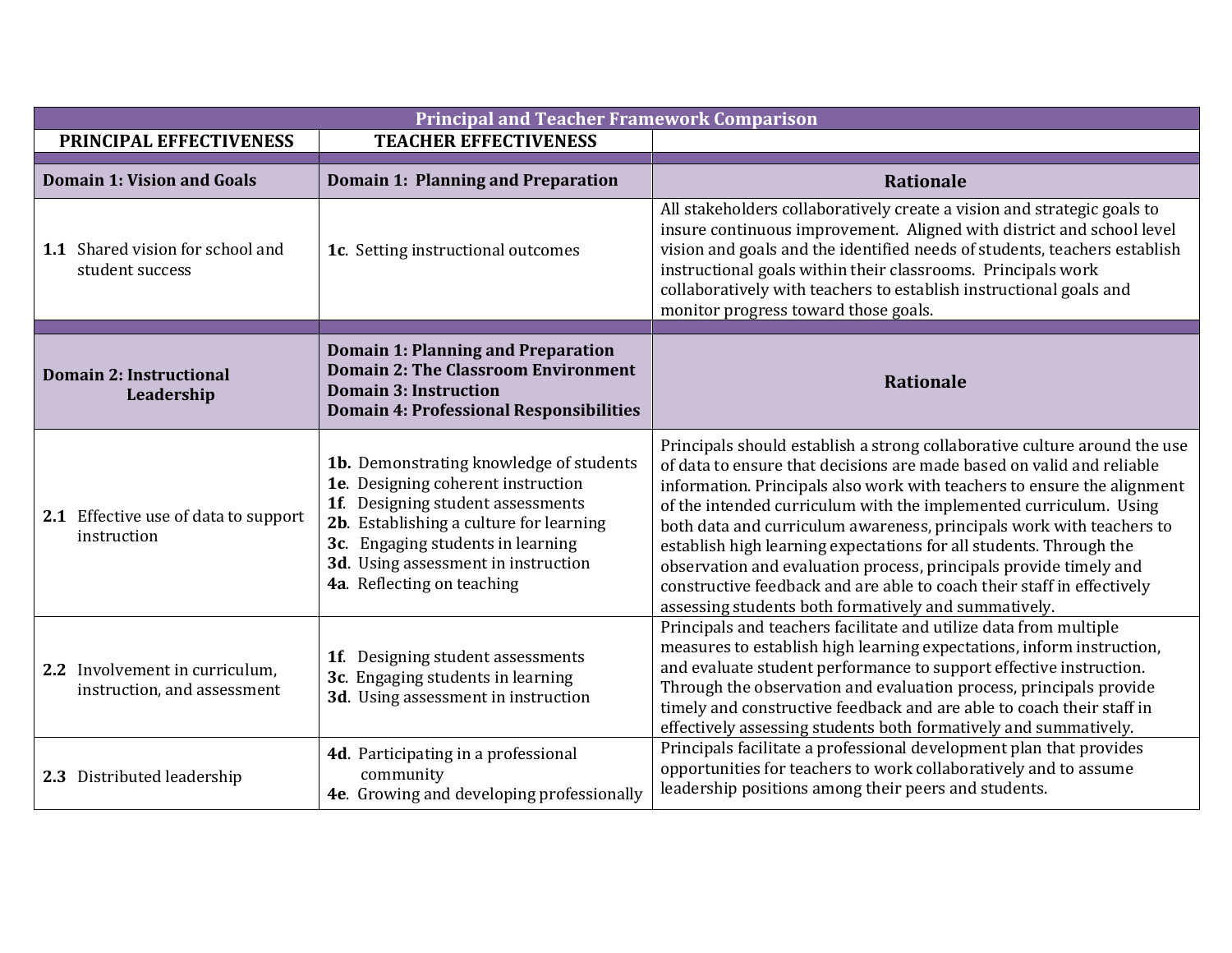| <b>PRINCIPAL EFFECTIVENESS</b>                         | <b>TEACHER EFFECTIVENESS</b>                                                                                                                                                                                                                                                                           |                                                                                                                                                                                                                                                                                                                                                                                                                                                                                                                                                                                                                                              |
|--------------------------------------------------------|--------------------------------------------------------------------------------------------------------------------------------------------------------------------------------------------------------------------------------------------------------------------------------------------------------|----------------------------------------------------------------------------------------------------------------------------------------------------------------------------------------------------------------------------------------------------------------------------------------------------------------------------------------------------------------------------------------------------------------------------------------------------------------------------------------------------------------------------------------------------------------------------------------------------------------------------------------------|
| <b>Domain 2: Instructional</b><br>Leadership           | <b>Domain 1: Planning and Preparation</b><br><b>Domain 2: The Classroom Environment</b><br><b>Domain 3: Instruction</b><br><b>Domain 4: Professional Responsibilities</b>                                                                                                                              | <b>Rationale</b>                                                                                                                                                                                                                                                                                                                                                                                                                                                                                                                                                                                                                             |
| 2.4 Monitoring and evaluating<br>standards and content | 1a. Demonstrating knowledge of content<br>and pedagogy<br>1b. Demonstrating knowledge of students<br>1e. Designing coherent instruction<br>Designing student assessments<br>1f.<br>2b. Establishing a culture for learning<br>3c. Engaging students in learning<br>3d. Using assessment in instruction | Principals work with teachers to ensure the alignment of the intended<br>curriculum with the implemented curriculum. Using both data and<br>curriculum awareness, principals work with teachers to establish high<br>learning expectations for all students. Through the observation and<br>evaluation process, principals provide timely and constructive feedback<br>and are able to coach their staff in effectively assessing students both<br>formatively and summatively.                                                                                                                                                              |
| 2.5 Continuous improvement                             | 1a. Demonstrating knowledge of content<br>and pedagogy<br>1d. Demonstrating knowledge of<br>resources<br>3c. Engaging students in learning<br>4a. Reflecting on teaching<br>4d. Participating in a professional<br>community<br>4e. Growing and developing professionally                              | Principals should monitor and assess teachers' mastery of both content<br>and pedagogy and provide opportunities for professional growth that<br>are aligned to content standards and curriculum priorities of the school,<br>the district, and the state. Principals assume a leadership role in<br>maximizing resources for increased student achievement. Based upon<br>reliable data, the principal develops a professional growth plan for staff<br>for the purpose of continuous improvement. They also encourage and<br>provide opportunities for teachers to engage in reflective conversations<br>about both teaching and learning. |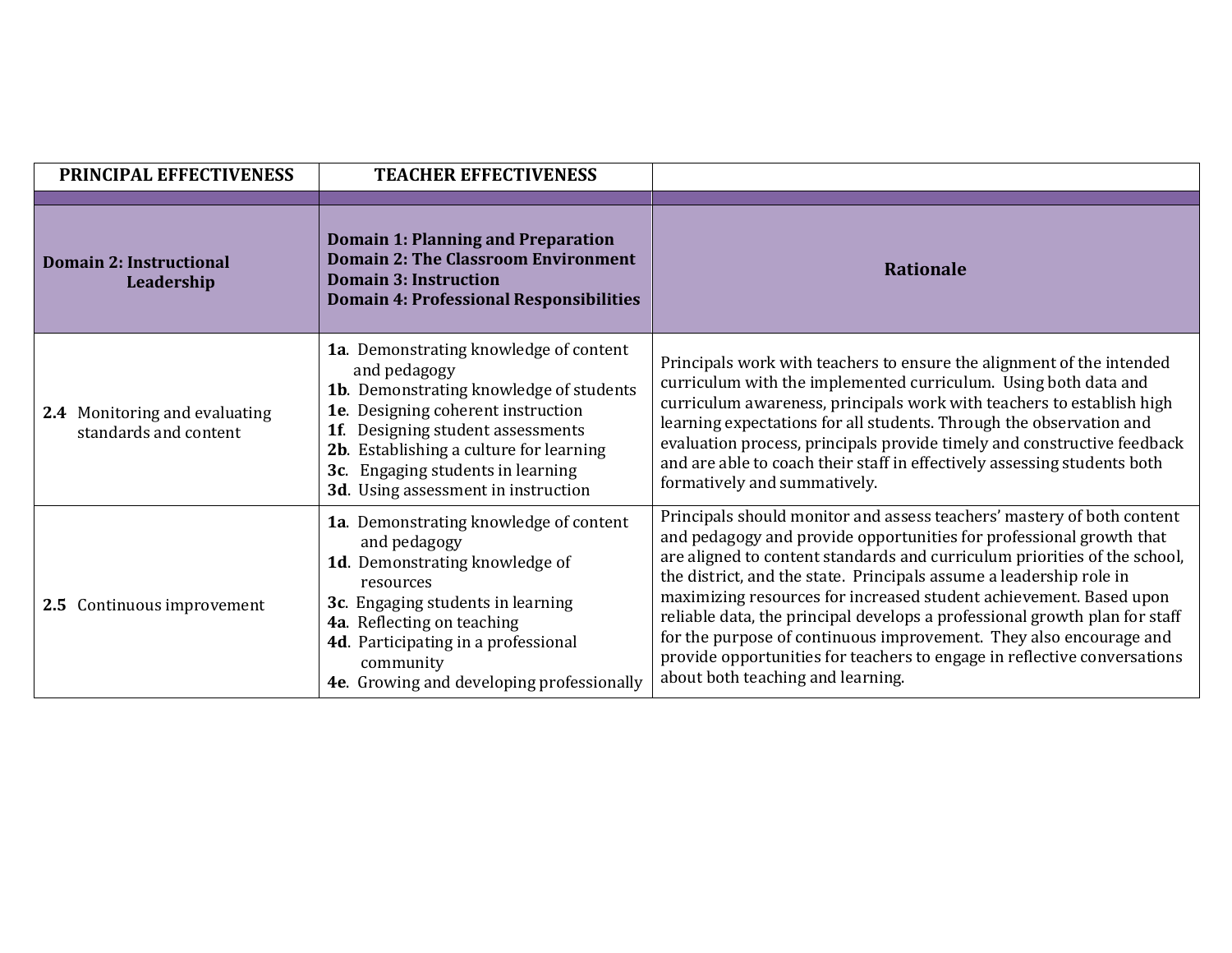| PRINCIPAL EFFECTIVENESS                                    | <b>TEACHER EFFECTIVENESS</b>                                                                                                                                                                                                                                                                                                          |                                                                                                                                                                                                                                                                                                                                                                                                               |
|------------------------------------------------------------|---------------------------------------------------------------------------------------------------------------------------------------------------------------------------------------------------------------------------------------------------------------------------------------------------------------------------------------|---------------------------------------------------------------------------------------------------------------------------------------------------------------------------------------------------------------------------------------------------------------------------------------------------------------------------------------------------------------------------------------------------------------|
| <b>Domain 3: School Operations and</b><br><b>Resources</b> | Domain 1: Planning and preparation<br><b>Domain 2: The Classroom Environment</b><br><b>Domain 3: Instruction</b><br><b>Domain 4: Professional Responsibilities</b>                                                                                                                                                                    | <b>Rationale</b>                                                                                                                                                                                                                                                                                                                                                                                              |
| <b>3.1</b> Operational procedures                          | 1d. Demonstrating knowledge of<br>resources                                                                                                                                                                                                                                                                                           | Principals assume a leadership role in maximizing resources for<br>increased student achievement.                                                                                                                                                                                                                                                                                                             |
| <b>3.2</b> Shared leadership                               | 1d. Demonstrating knowledge of<br>resources<br>4d. Participating in a professional<br>community<br>Showing professionalism<br><b>4f.</b>                                                                                                                                                                                              | Both teacher and principal develop a shared understanding of<br>resources both within and without the school community and work<br>collaboratively to maximize resources for increased student<br>achievement. Principals facilitate a professional development plan that<br>provides opportunities for teachers to work collaboratively and to<br>assume leadership positions among their peers and students |
| 3.3 High quality teachers                                  | 2b. Establishing a culture for learning<br>3a. Communicating with students<br>3b. Using questioning and discussion<br>techniques<br>3c. Engaging students in learning<br>3d. Using assessment in instruction<br>3e. Demonstrating flexibility and<br>responsiveness<br>4a. Reflecting on teaching<br>4b. Maintaining accurate records | The principals selects, places, supervises, coaches, and evaluates staff<br>to ensure high quality instruction and student success.                                                                                                                                                                                                                                                                           |
| <b>3.4</b> Challenges and opportunities                    | 1d. Demonstrating knowledge of<br>resources<br>2e. Organizing physical space                                                                                                                                                                                                                                                          | Principals work with teachers to ensure that the physical environment<br>is safe and optimal for student learning.                                                                                                                                                                                                                                                                                            |